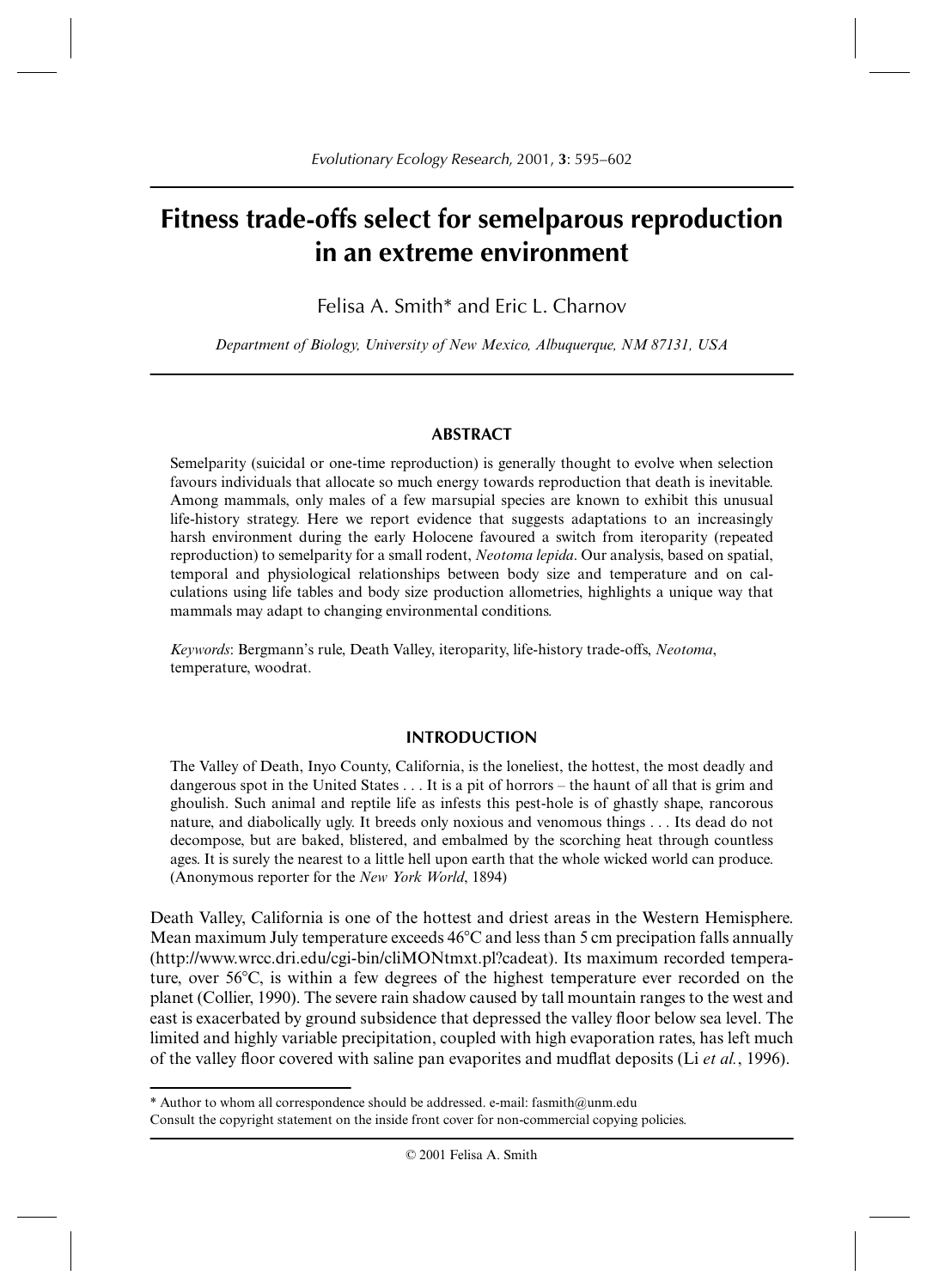#### 596 Smith and Charnov

Despite such harsh conditions, a number of vertebrate species live on the valley floor, some 84 m below sea level. Many colonized during the Quaternary when the climate was milder, wetter and more equable; analysis of palaeomidden data suggests that summers during the late Pleistocene were probably about  $8-14^{\circ}$ C cooler (Woodcock, 1986). Pluvial lakes during the late Pleistocene occupied much of the valley; these were as deep as 90 m only 10,000 years B.P. (Li *et al.*, 1996; Lowenstein *et al.*, 1999). Between 10,000 and 8000 years B.P., the shift from the pluvial woodlands and cool semi-desert to the modern hyperarid desert was complete (Wells and Woodcock, 1985; Woodcock, 1986). Life in such a harsh environment poses unique challenges to organisms. Here, we show that for one mammalian species (*Neotoma lepida*, the desert woodrat) adaptations to the harsher environment resulted in a major shift in reproductive strategy and survivorship.

With the exception of the males of several Dasyurid species (e.g. Woolley, 1990; Bradley, 1997), mammals are almost exclusively iteroparous (repeated reproducers). Life-history theory predicts that semelparity may be favoured over iteroparity if reproduction can be increased sufficiently in a single bout to overcome the much shortened reproductive lifespan (Cole, 1954; Charnov and Schaffer, 1973; Young, 1981, 1990). Such mechanisms assume that death results as an inevitable consequence of the energy expended on reproduction (e.g. Young, 1981, 1990). Here, we propose an alternative mechanism: for large-bodied individuals in the Death Valley woodrat population, seasonal thermal stress leads almost invariably to death and, consequently, the *only* viable reproductive strategy available is semelparity. We show that the large-bodied animals are favoured over the much smaller size that could survive the heat. Our calculations are based on the spatial, temporal and physiological relationships between woodrat body size and temperature and on woodrat life tables and body size production allometries.

# **WOODRATS AND TEMPERATURE**

Woodrats (*Neotoma*) are particularly sensitive to environmental temperature (Lee, 1963; Brown, 1968; Brown and Lee, 1969; Smith *et al.*, 1995, 1998; Smith and Betancourt, 1998). A strong correlation exists between mean adult body mass and ambient temperature across populations in the western United States (Fig. 1a), with smaller adults found in hotter environments. Such relationships are found for all woodrat species studied, and also hold for individual populations across evolutionary time; *Neotoma* were larger during the last glacial maximum and smaller during the Altithermal (Smith *et al.*, 1995; Smith and Betancourt, 1998). The underlying mechanism is probably physiological; lethal temperature is an inverse function of body mass (Fig. 1b; Brown, 1968). The empirically derived upper critical temperature (Fig. 1b) for the smallest woodrat species (*Neotoma lepida*, the desert woodrat) is about  $42^{\circ}$ C (Lee, 1963; Brown and Lee, 1969), fairly low for a desert animal. This low threshold is at least partially attributable to their inability to concentrate urine; most desert rodents do so to reduce water loss (MacMillen, 1964). *Neotoma* also lacks any other specialized physiological adaptations to heat stress. It cannot estivate or utilize evaporative cooling, for example, and has no specialized nasal passages to conserve water. The elaborate houses woodrats construct around the base of a cactus or shrub allow successful existence under thermally stressful conditions; depending on the substrate, such structures can ameliorate ambient temperature by up to  $5^{\circ}$ C (Lee, 1963; Brown, 1968) (Table 1).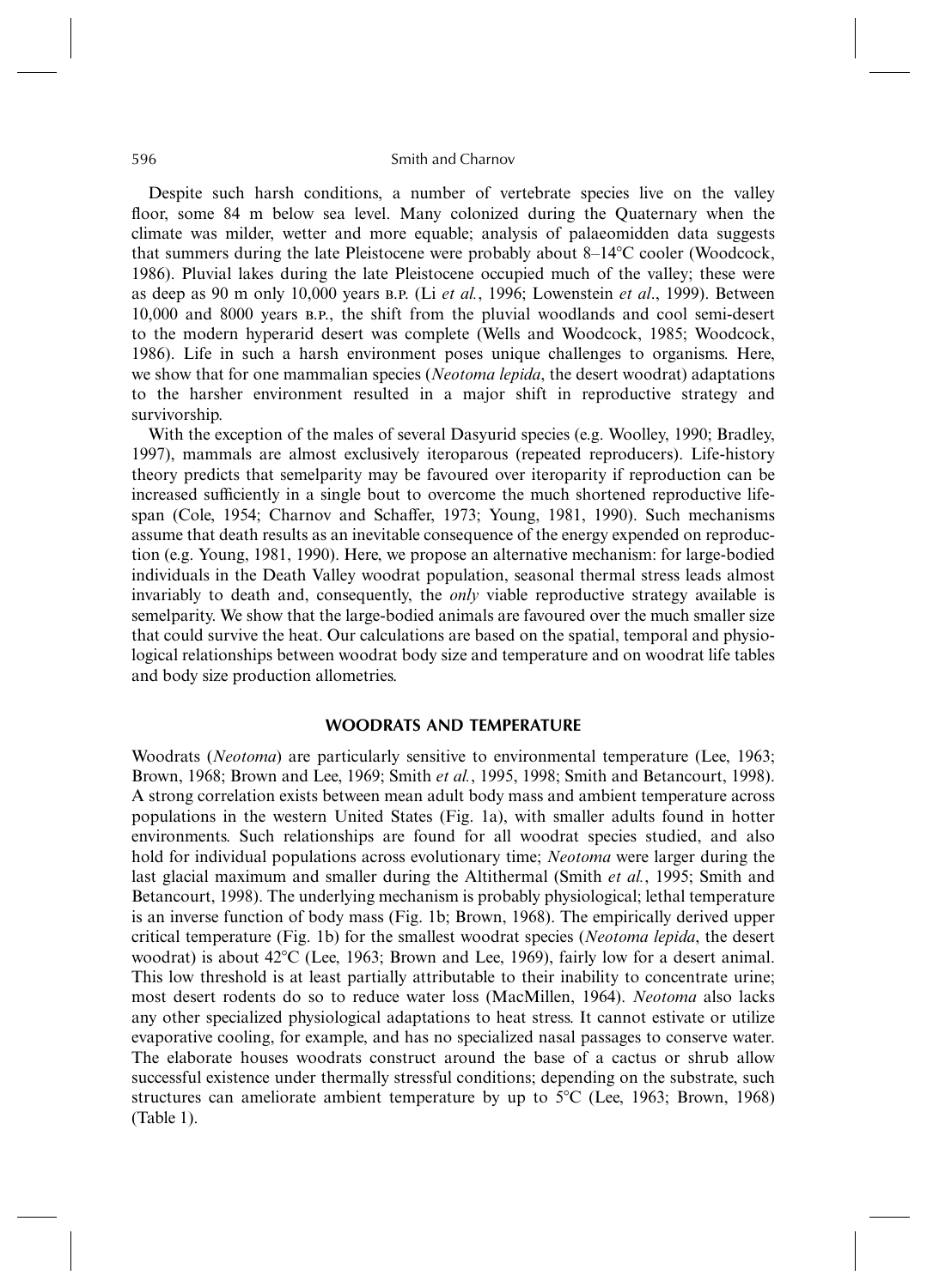|                | Dens            | Mean difference<br>between maximum<br>summer temperature |                                                  |                     |  |  |
|----------------|-----------------|----------------------------------------------------------|--------------------------------------------------|---------------------|--|--|
| <b>Species</b> | examined<br>(n) | House or den type                                        | and temperature<br>recorded inside den Reference |                     |  |  |
| N. cinerea     |                 | Rock crevices (up to $1.5$ m deep)                       | $9.1^{\circ}$ C                                  | <b>Brown</b> (1968) |  |  |
| N. albigula    | 11              | Under mesquite/juniper/subterranean                      | $4.8^{\circ}$ C                                  | Brown (1968)        |  |  |
| N. lepida      | c.100           | Under rocks/boulders and various plants                  | $2.5^{\circ}$ C                                  | Lee $(1963)$        |  |  |

**Table 1.** Temperature differential inside versus outside of woodrat den

*Note*: Rock crevices and caves provide the greatest thermal buffer, but such substrates are not available to woodrats occupying the valley floor at Death Valley.



**Fig. 1.** Scatterplots and regressions showing variation in *Neotoma* body mass as a function of temperature. (a) Relation between mean body mass and mean maximum July temperature in 12 populations of *Neotoma lepida* from western North America. Squares represent Death Valley summer/fall  $(\Box)$  and spring/winter  $(\boxtimes)$ . Regressions omit Death Valley data. Data from museum specimens housed at the Museum of Vertebrate Zoology (UC Berkeley), United States Natural History Museum (Smithsonian), Death Valley Natural History Collection (Death Valley National Park) and unpublished field notes. Sample size for each location generally exceeds 20 individuals (range 7–115) and includes approximately equal numbers of males and females. Weather information, from the Western Regional Climate Center (http://www.wrcc.dri.edu), generally represents a minimum of a 50 year average. When necessary, a terrestrial lapse rate of −0.5C per 100 m was used to correct for elevational differences between collection sites and the nearest weather station (Meyer, 1992). Relationship is best fit by a power function:  $y = 9163.4x^{1.21}$ , d.f. = 9,  $r = 0.847$ ,  $P < 0.001$ . (b) Relation between mean lethal upper temperature and mean body mass of various woodrat subspecies. Data from unpublished work by J.H. Brown. Error bars represent 95% confidence intervals. Relationship is best fit by a linear model:  $y = -0.027x + 44.35$ , d.f. = 3,  $r = 0.84$ ,  $P < 0.05$ .

# **WOODRATS IN DEATH VALLEY**

The robust relationships between body size and ambient temperature, and between body size and lethal temperature (Fig. 1), independently predict a mean adult body size for the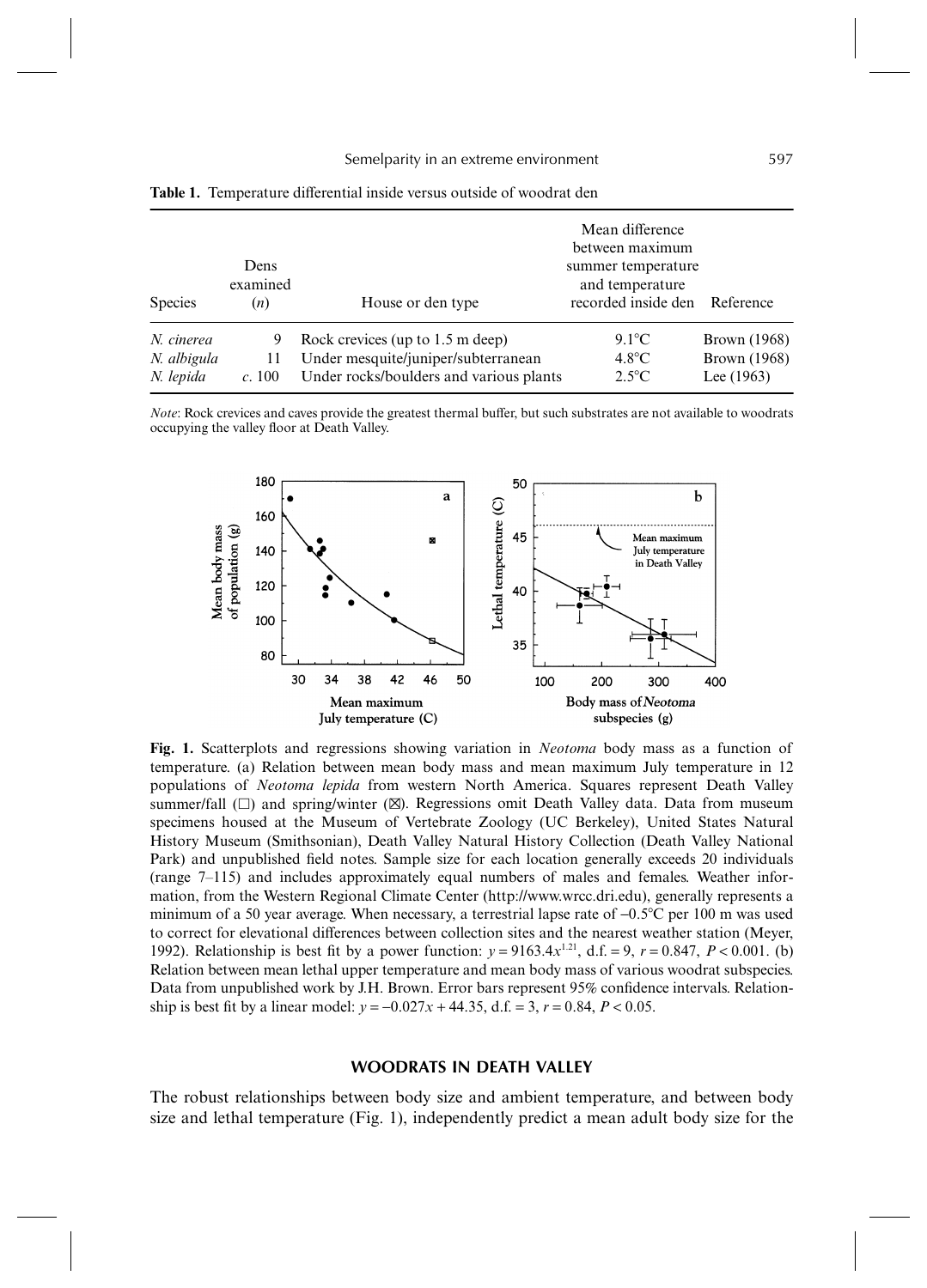598 Smith and Charnov

Death Valley woodrat population of about 80 g. However, the actual mean is 145.4 g. (Fig. 1), substantially higher than expected and at odds with the intense thermal constraints faced by animals in Death Valley. Moreover, the largest animals exceed 200 g. Body size this large is characteristic of coastal California populations of *Neotoma lepida*, where maximum July temperatures are typically below  $30^{\circ}$ C (Fig. 1).

We examined the body size of woodrats in Death Valley as a function of the month in which they were captured. There is a clear seasonal pattern, with mean body mass increasing during fall and early winter and decreasing during the late spring and summer (Fig. 2). These body mass fluctuations are not the result of physiological changes; results are similar when body length is used instead. The pattern is driven by fluctuations in the abundance of the larger body size classes (Fig. 3); minimum size is approximately constant throughout the year. Strikingly, there are *no* large woodrats in the population from late spring until late fall (Figs 2, 3). Moreover, the mean body size for animals collected in Death Valley between June and November is 88.5 g, significantly different than that of animals collected between December and May (146.0 g) and close to the value predicted by the temperature–body size relationships (Fig. 1a, open square).

Other desert woodrat populations display a markedly different seasonal body size pattern from Death Valley (Fig. 3). In general, their body mass is fairly constant over much of the year, although variation increases during the spring and/or fall reproductive period as



**Fig. 2.** Seasonal variation in temperature and body mass of woodrats from Death Valley, California, United States. (a) Mean maximum daily temperature at Furnace Creek (−55 m elevation). Data, from the Western Regional Climate Center, represent a 40 year average. Maximum recorded temperature at Furnace Creek is over 56C, only a few degrees lower than the highest global temperature recorded (Collier, 1990). (b) Mean body mass of woodrats (*Neotoma lepida*) by month. Error bars represent 95% confidence intervals. Data from museum specimens collected between January 1891 and May 2000. A few specimens had no record of body mass; in these instances, we estimated mass from length using a regression derived from Death Valley woodrats for which both measures were provided  $(y = 0.014x^2 - 2.98x + 230.6; r = 0.86, d.f. = 54).$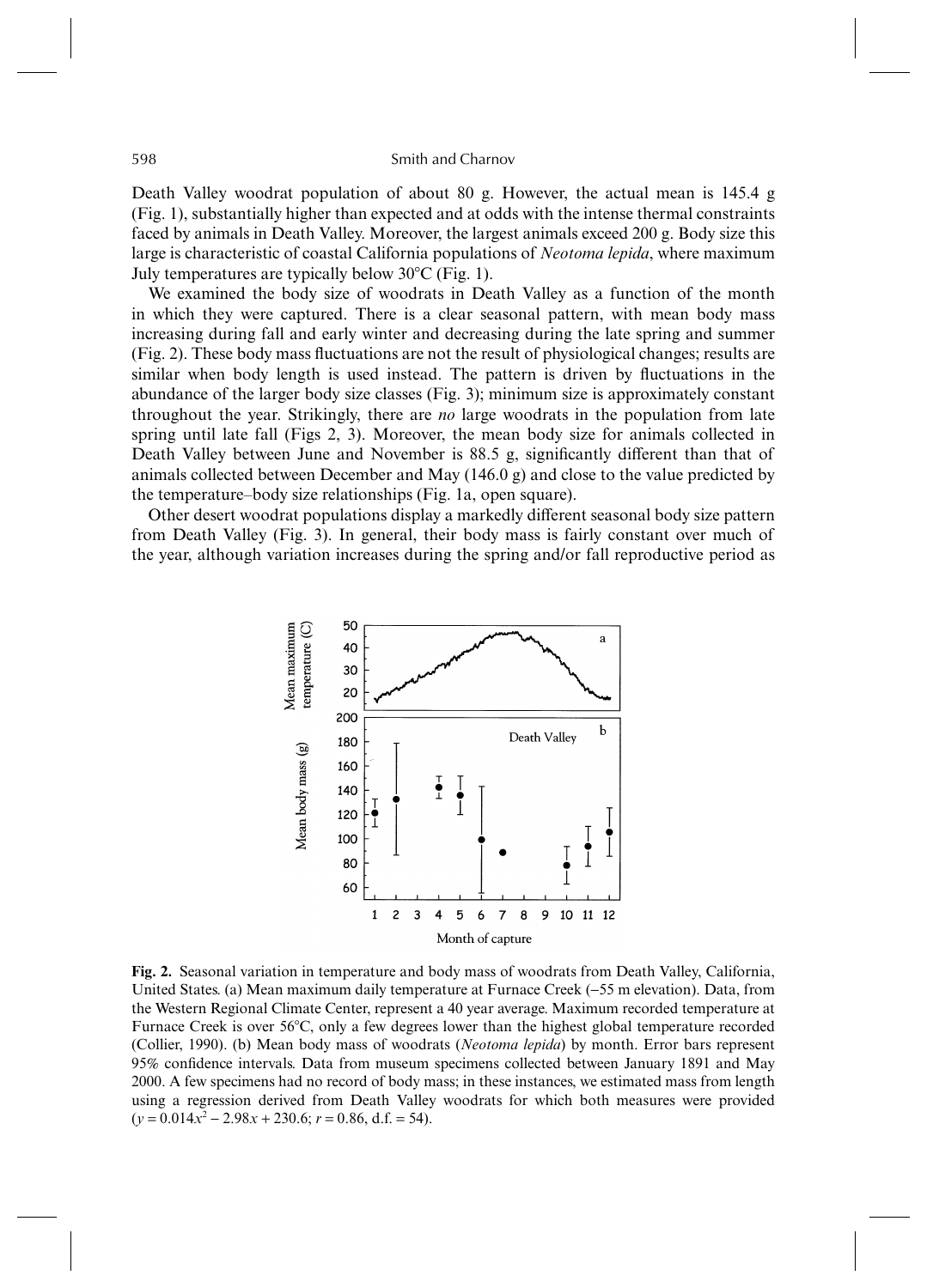Semelparity in an extreme environment 599



**Fig. 3.** Maximum body size of three populations of desert woodrats as a function of month of capture. Data for Death Valley animals taken from museum specimens; the other two from field studies of the populations (F.A. Smith, unpublished). Maximum size was calculated by averaging the body masses of the two largest males and females caught in that particular month. **A**, *Neotoma lepida intermedia* from Starr Ranch (an Audubon Society Nature Reserve), Orange County, California;  $\Box$ , *N. l. lepida* from UC Granite Mountain Reserve, Mojave Desert, San Bernardino County, California; , *N. l. lepida* from Death Valley, Inyo County, California.

juveniles enter the population. Furthermore, their maximum body mass is roughly constant throughout the year (Fig. 3) and population studies suggest that the largest animals are typically the oldest individuals (Linsdale and Tevis, 1951; Smith, 1996).

We believe that woodrats larger than about 90 g  $(c. 150 \text{ mm in length})$  are absent between June and November because they die of the intense heat (e.g. Fig. 1). On average, maximum daily temperature exceeds 45C from 25 June until 31 August, a period of over 60 days. Even more extreme temperatures are common. Temperatures exceeding 50°C, for example, have been recorded for 68 different days during the summer (http://www.wrcc.dri.edu) and operational ground temperature is usually 50% higher.

We suspect that woodrats in Death Valley grow to an adult body mass of about 135–175 g during fall and winter, reproduce during late winter and spring and, as a consequence of their large size, die during early summer. Given the extreme summer temperatures, the only viable alternative life-history strategy would be to remain as an adult at approximately 80 g, which would probably allow summer survival but limit fecundity. These two alternatives are illustrated in Box 1. Using data from woodrat life tables and body size, we ask if natural selection will favour one or the other life-history strategy. Our calculations of lifetime reproductive output strongly suggest that, if the alternatives are to be iteroparous at 80 g or semelparous at 150 g, semelparity is favoured because of the increased reproductive output of the larger size (Box 1). Indeed, our calculations are conservative in favouring semelparity; 80 g is probably the upper bound for an iteroparous adult, and we have not included the allometric advantages that a larger body gives to a herbivore (increased digestive efficiency, ability to utilize coarser vegetation, etc.).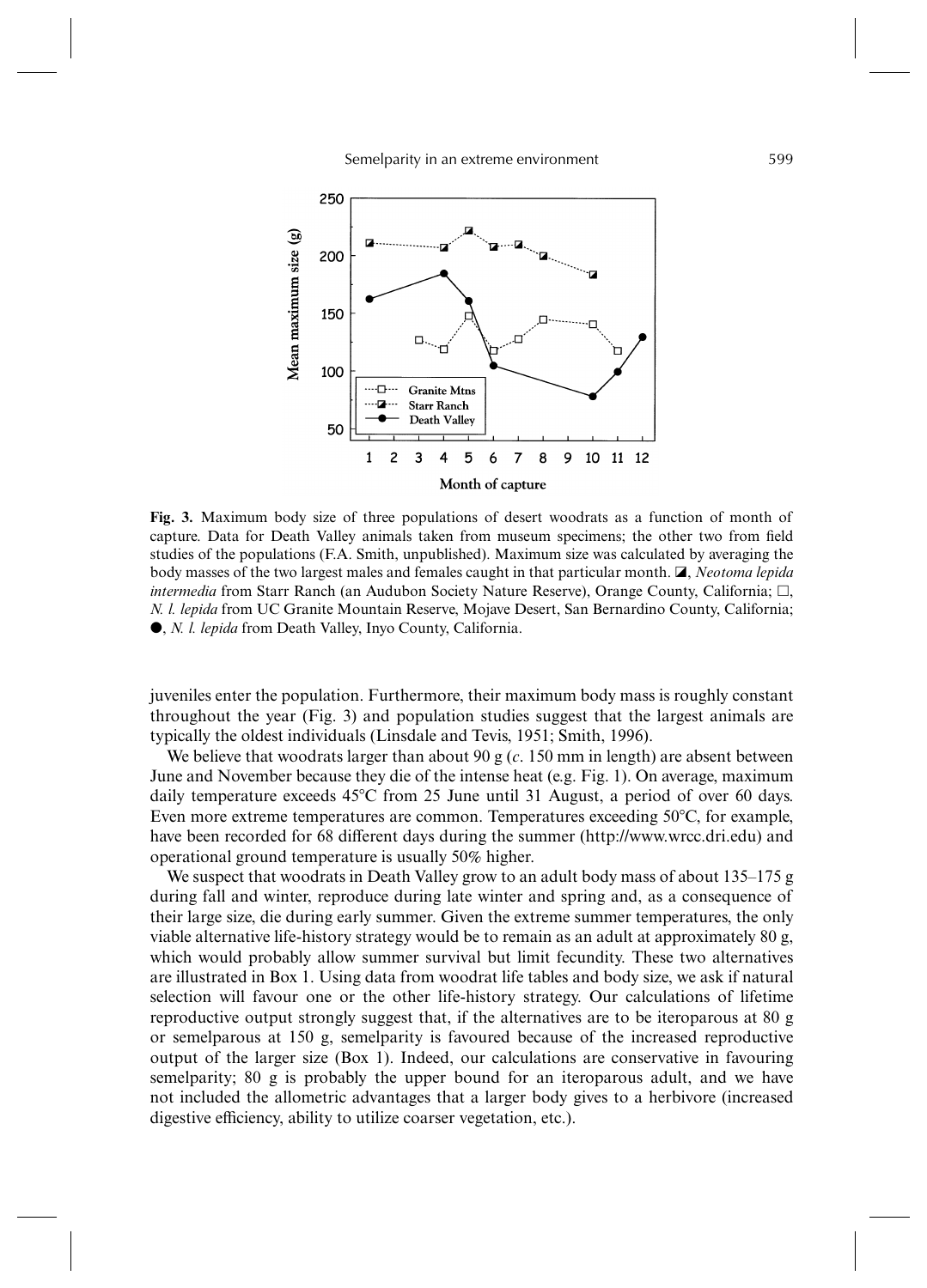

Potential life-history strategies for *Neotoma* inhabiting the extreme environment of Death Valley, California. Woodrats can either have a large body size and hence higher fecundity, but die in early summer, or they can remain extremely small, have limited fecundity, but persist to a second reproductive bout. We estimate that woodrats at the Pleistocene/Holocene transition (when climate was about  $8-14^{\circ}$ C cooler; Woodcock, 1986) would have been about 150 g (Fig. 1a). Each of the two body-size morphs produce an average of three offspring over its adult life.

To evaluate if one life-history strategy would be favoured over the other in Death Valley, we computed a life table based on a woodrat population (*Neotoma lepida lepida*) studied at the University of California Granite Mountain Reserve (Smith, 1996). At this xeric site in the eastern Mojave Desert, animals were uniquely identified and live-trapped monthly or bimonthly for almost 4 years (1988–91). Thus, we were able to calculate survivorship  $(l<sub>x</sub>)$  estimates. Woodrats typically reproduce first the spring after their birth (*c*. 11 months), and again in late summer (*c*. 16 months) if environmental conditions are good. Litter size for a particular female is fairly constant over her lifetime (Egoscue, unpublished data).

|            |             | Iteroparous<br>80 g female | Semelparous<br>150 g female |          |             |
|------------|-------------|----------------------------|-----------------------------|----------|-------------|
| Time $(x)$ | $\iota_{x}$ | Std $l_{\rm r}$            | $m_{\rm r}$                 |          | $m_{\rm v}$ |
|            |             |                            | $\theta$                    |          |             |
| 6          | 0.32        |                            | $\theta$                    |          |             |
| 11         | 0.09        |                            | b,                          |          |             |
| 16         | 0.05        | 0.56                       | b,                          | $\theta$ |             |
| 21         | 0           |                            |                             | 0        |             |

As is typical for rodents, there is high juvenile mortality. However, approximately 56% of adults that reproduced once survived to the second reproductive period (std  $l<sub>x</sub>$ ); almost none survived to a third. Suppose an 80 g female can reproduce  $b_1$  offspring in each of her two litters, while a 150 g female can reproduce  $b_2$  in her single litter. Assuming survivorship (*S*) to the first reproductive bout is similar in both cases, the lifetime fecundity will be  $S \cdot b_2$  for the 150 g female and  $S$ ·[ $b_1 + 0.56b_1$ ] for the 80 g female. Semelparous or suicidal reproduction (150 g) is favoured by natural selection if  $S \cdot b_2 > S \cdot b_1 \cdot (1.56)$ ; i.e.  $b_2/b_1 > 1.56$ . Reproductive output in mammals generally scales with body mass raised to the 0.7 (Charnov, 1993), thus  $b_2/b_1 \approx (150/$  $80)^{0.7}$ , or 1.55, just reaching the threshold. Indeed, as discussed in the text, this is probably an underestimate of the advantages of the larger body size.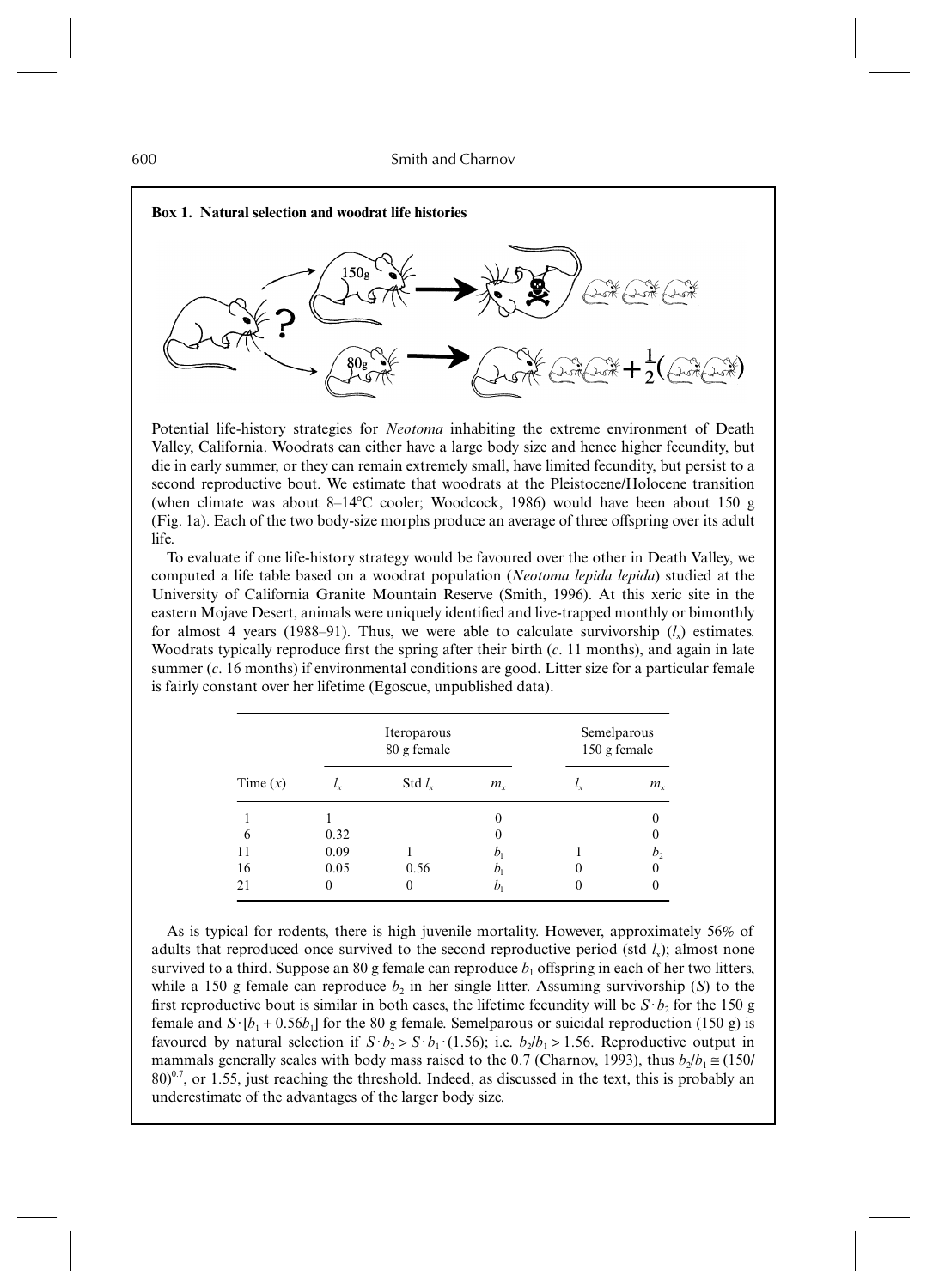Our evidence for semelparity is admittedly indirect; we have no direct observations of size-based mortality. However, we cannot envision alternative explanations consistent with the observed patterns. Selective migration of larger animals to higher (and cooler) elevations, even if plausible, would entail considerable long-distance movement across inhospitable habitat. Such large-scale movements are highly unlikely for any small rodent, but especially so for woodrats who are both sedentary and territorial (Linsdale and Tevis, 1951; Smith, 1996). Similarly, no evidence exists for novel physiological adaptations; morphologically, *Neotoma* from Death Valley are indistinguishable from other populations (F.A. Smith, personal observation). Furthermore, woodrats cannot estivate because of their high energetic demands (Linsdale and Tevis, 1951; Smith, 1995).

*Neotoma lepida* have inhabited Death Valley from at least the Quaternary onward (Wells and Woodcock, 1985; Woodcock, 1986). Plant macrofossils identified from woodrat palaeomiddens documented the shift from the pluvial woodlands and cool semi-desert of the full glacial to the modern hyperarid desert (Wells and Woodcock, 1985; Woodcock, 1986). We suspect that the shift from iteroparity to semelparity evolved at some time during the early Holocene (roughly 10,000 to 8000 years B.P.), as climate rapidly warmed. Our findings suggest a novel way that organisms may respond to climate change. The major modes previously postulated have involved the shifting of species distributions or some form of physiological adaptation to altered temperature regimes (see Peters and Lovejoy, 1992; Mooney *et al*., 1993; Chapin *et al.*, 1995; Harte and Shaw, 1995; and references therein). Here we show that fundamental changes in life-history strategy may result from adapting to changing climatic conditions.

#### **ACKNOWLEDGEMENTS**

We thank J.H. Brown for unpublished data and L. Shively for assistance in preparing illustrations. J.H. Brown and T.P. Young provided numerous insightful comments on the manuscript. M. Ernest endured early summer Death Valley temperatures to procure much needed specimens; a hearty thanks somehow seems inadequate.

### **REFERENCES**

- Bradley, A.J. 1997. Reproduction and life history in the red-tailed phascogale, *Phascogale calura* (Marsupialia: Dasyuridae): The adaptive stress senescence hypothesis. *J. Zool*., **241**: 739–755.
- Brown, J.H. 1968. Adaptation to environmental temperature in two species of woodrats, *Neotoma cinerea* and *N. albigula*. *Misc. Pub. Mus. Zool.*, *Univ. Mich.*, **135**: 1–48.
- Brown, J.H. and Lee, A.K. 1969. Bergmann's rule and climatic adaptation in woodrats (*Neotoma*). *Evolution*, **23**: 329–338.
- Chapin, III, F.S., Shaver, G.R., Giblin, A.E., Nadelhoffer, K.H. and Laundre, J.A. 1995. Responses of arctic tundra to experimental and observed changes in climate. *Ecology*, **76**: 694–711.
- Charnov, E.L. 1993. *Life History Invariants*: *Some Explorations of Symmetry in Evolutionary Ecology.* New York: Oxford University Press.
- Charnov, E.L. and Schaffer, W.M. 1973. Life-history consequences of natural selection: Cole's result revisited. *Am. Nat.*, **107**: 791–793.
- Cole, L.C. 1954. The population consequences of life history phenomena. *Q. Rev. Biol*., **29**: 103–137.
- Collier, M. 1990. *An Introduction to the Geology of Death Valley.* Death Valley, CA: Death Valley Natural History Association.